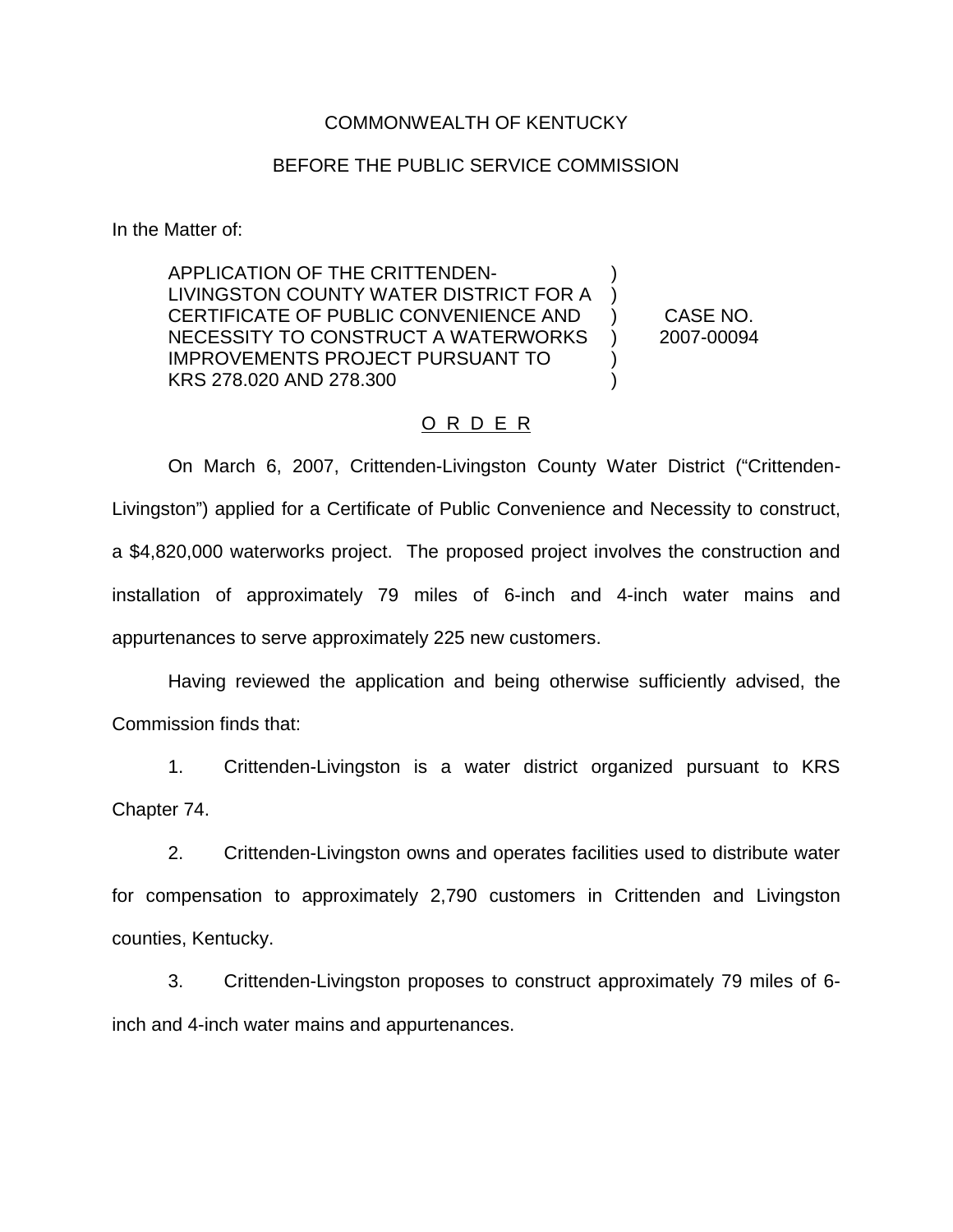4. Stigall Engineering Associates, Inc. of Nashville, Tennessee prepared the plans and specifications for the proposed project.

5. The Division of Water of the Kentucky Environmental and Public Protection Cabinet has approved the plans and specifications for the proposed project.

6. The proposed construction will neither create wasteful duplication of plant, equipment, property, or facilities, nor result in uneconomic or wasteful competition between public utilities.

7. Public convenience and necessity require the construction set forth in Crittenden-Livingston's application.

8. The estimated total cost of the proposed project, including construction cost, contingencies, and engineering and inspection fees, is \$4,820,000.

9. Crittenden-Livingston proposes to fund the proposed project through the use of \$1,900,000 from the Tobacco Settlement Fund Grants and Coal Severance Funds; the remaining funds from the Phase IX project in the amount of \$150,000; connection fees in the approximate amount of \$120,000; and a short-term loan in the amount of \$2,650,000 from the Kentucky Rural Water Finance Corporation ("KRWFC") through its Flexible Term Program.<sup>1</sup>

IT IS THEREFORE ORDERED that:

1. Crittenden-Livingston is granted a Certificate of Public Convenience and Necessity to construct the proposed waterworks project as set forth in the plans and specifications of record herein.

Because the short-term loan will mature within a 2-year period, Commission approval is not required pursuant to KRS 278.300.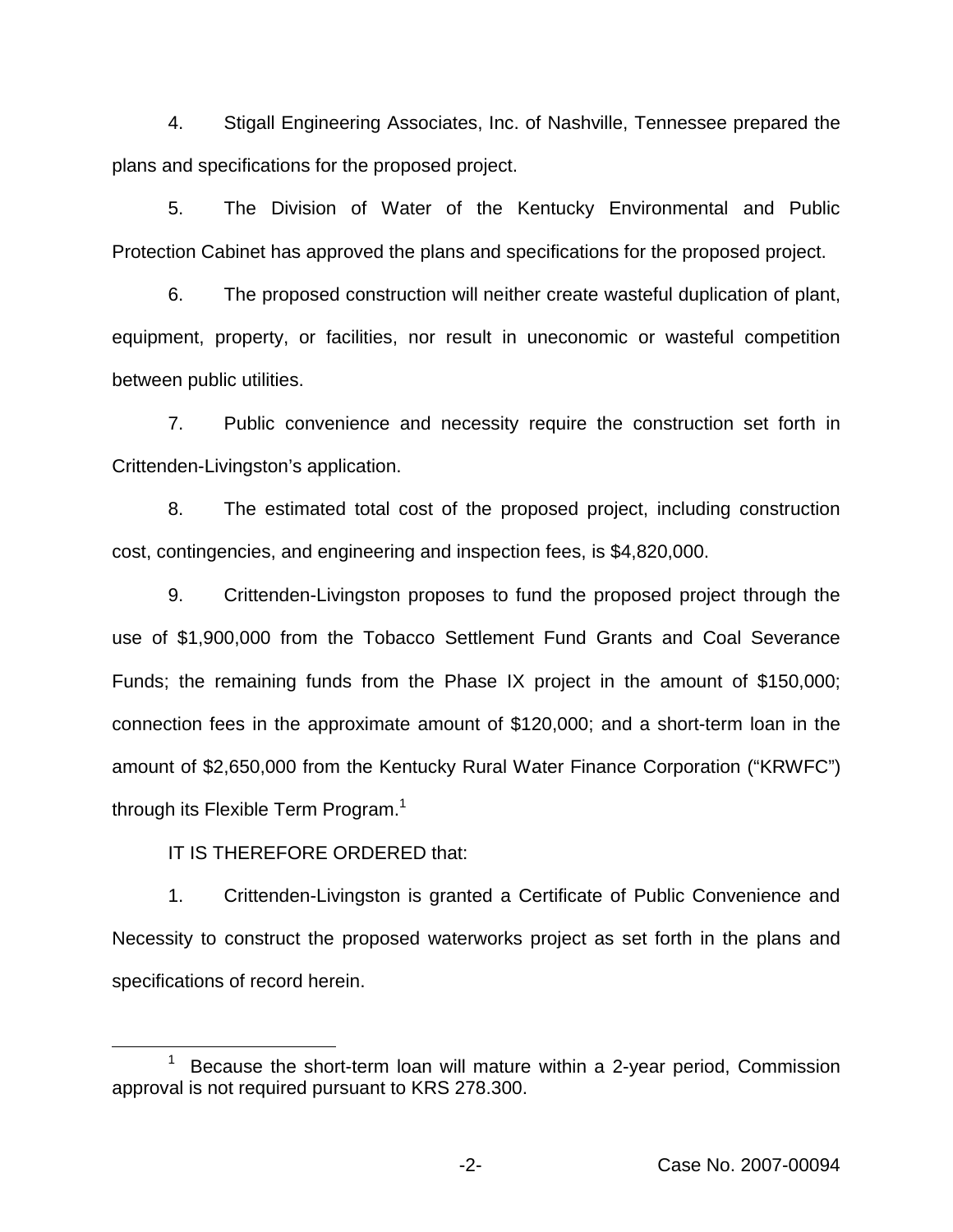2. Crittenden-Livingston shall obtain approval from the Commission prior to performing any additional construction not expressly authorized within this Order.

3. Any deviation from the construction approved herein shall be undertaken only with the prior approval of the Commission.

4. Crittenden-Livingston shall furnish documentation of the total costs of this project, including the cost of construction and all other capitalized costs (engineering, legal, administrative, etc.), within 60 days of the date that construction is substantially completed. Construction costs should be classified into appropriate plant accounts in accordance with the Uniform System of Accounts for Water Utilities prescribed by the Commission.

5. Crittenden-Livingston shall require the construction to be inspected under the general supervision of a professional engineer with a Kentucky registration in civil or mechanical engineering, to ensure that the construction work is completed in accordance with the contract drawings and specifications and in conformance with the best practices of the construction trades involved in the project.

6. Crittenden-Livingston shall file a copy of the "as-built" drawings and a certified statement that the construction has been satisfactorily completed in accordance with the contract plans and specifications within 60 days of the substantial completion of the construction certificated herein.